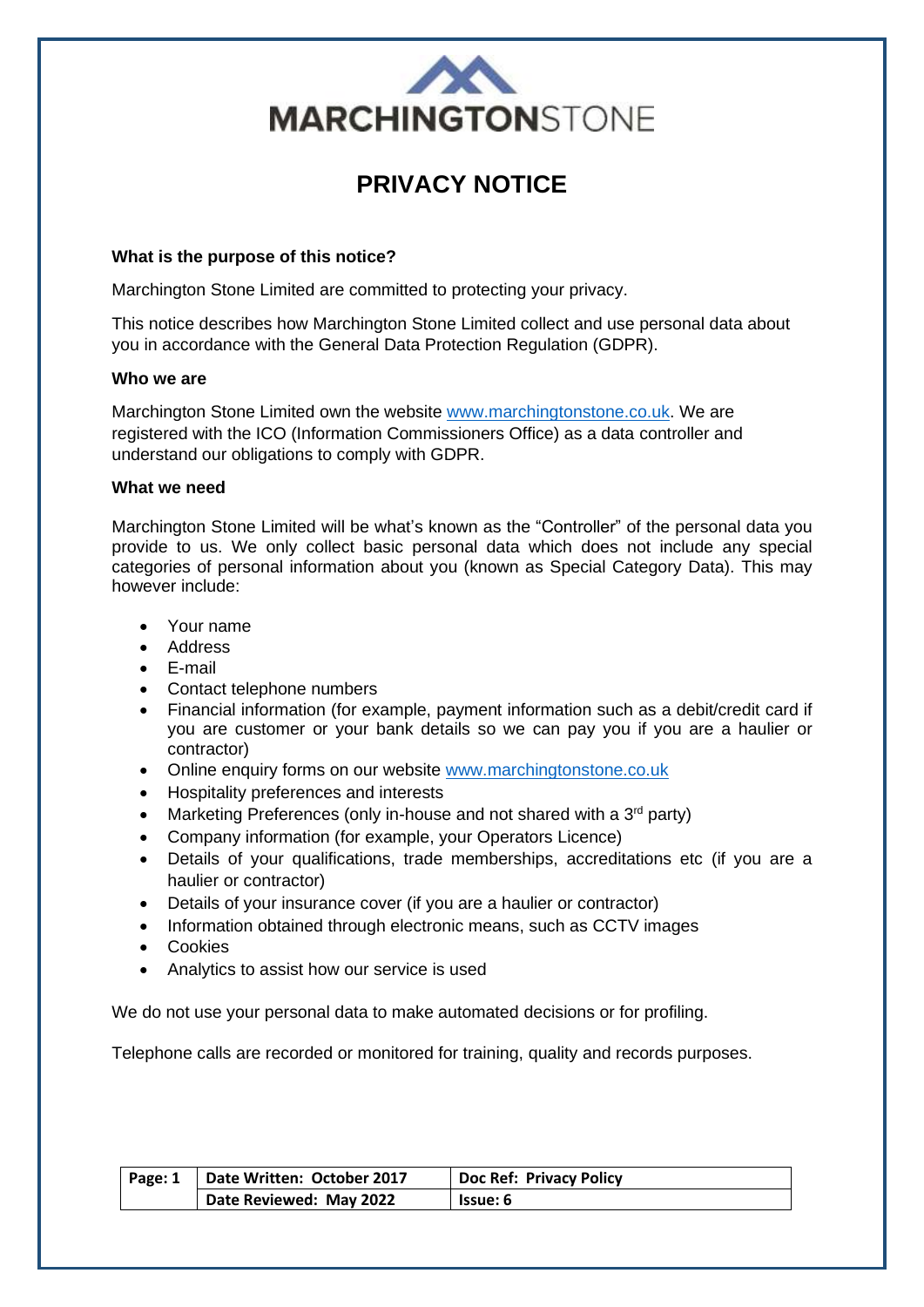# **How do we collect your personal information?**

The Company may collect personal information about customers, hauliers and contractors in a variety of ways. It may be collected when you visit our website and complete an online enquiry form or via an information form when you provide haulage or other contract services for us.

We may also collect additional personal information throughout the period of your working relationship with us. This may be collected in the course of your work-related activities. Whilst some of the personal information you provide to us is mandatory and/or is a statutory or contractual requirement, some of it you may be asked to provide to us on a voluntary basis. We will inform you whether you are required to provide certain personal information to us or if you have a choice in this.

Our CCTV system is activated when movement is detected and records images of individuals and their vehicles in the carpark outside our head office and at Shire Hill Quarry. Camera locations were chosen to minimise the capture of images which are not relevant to the legitimate purpose of the monitoring. Images can be monitored by a limited number of Marchington Stone staff during working hours and accessed remotely at other times if required, to protect health, safety and security on site. The CCTV System is only operational externally with no cameras inside our offices or outbuildings.

Your personal information may be stored in different places, including paper records and in electronic form, on our servers and other IT systems, such as the e-mail system.

## **Cookies**

Cookies are small pieces of text sent by your web browser by a website you visit and stored on your computer's hard drive. Information on how to delete or reject cookies or for further information on our cookies, can be found in our Cookie Policy located on the bottom of each page of the website.

### **Why we need it**

We need to know your basic personal data in order to respond to your enquiries, provide prices, goods and services to you, process your orders and make delivery arrangements or inform you about other products and services which may be of interest to you. If you are haulier or a contractor, this will be to set up your account with us, conduct any statutory or other checks that may be required and to make arrangements to pay you for your services. We will not collect any personal data from you we do not need to provide and oversee this service to you.

By completing our on-line enquiry or sending an email to [sales@marchington.net](mailto:sales@marchington.net) or to an individual employee email address, you are consenting to us contacting you to provide further information on our services and answering any questions or queries you may have.

| Page: 2 | Date Written: October 2017 | <b>Doc Ref: Privacy Policy</b> |
|---------|----------------------------|--------------------------------|
|         | Date Reviewed: May 2022    | <b>Issue: 6</b>                |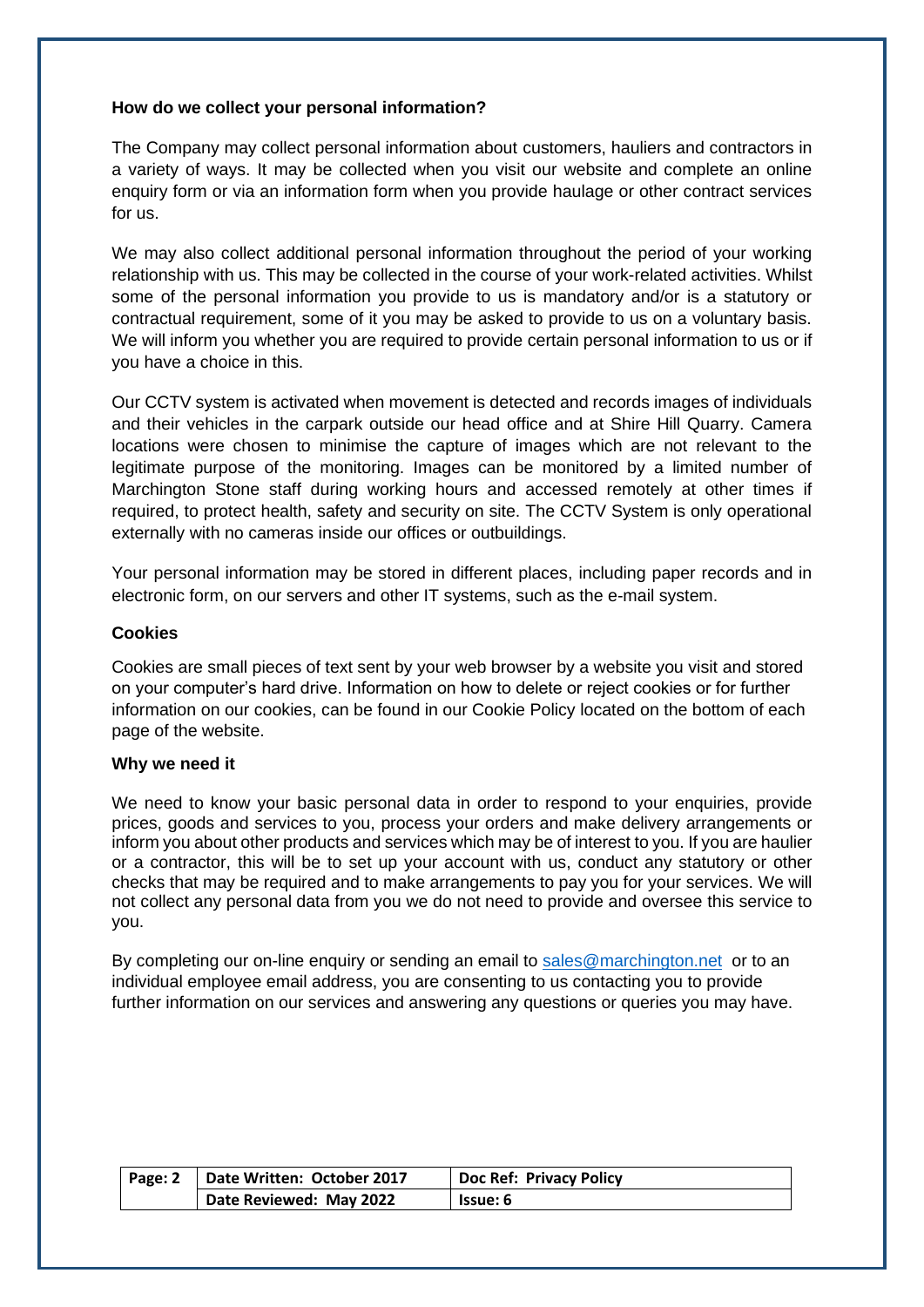## **What we do with it**

We process data lawfully, fairly and in a transparent manner.

We only ever use your personal data with your consent, or where it is lawful and necessary:

- to enter into, or perform, a business contract with you e.g. provide you with a quotation and supply of goods or provide you with haulage or other work
- to comply with a legal duty
- to protect your vital interests
- for our own (or a third party's) lawful interests, provided your rights don't override these

In any event, we will only use your information for the purpose or purposes it was collected for (or for closely related purposes).

We may process personal information for certain legitimate business purposes, which include some or all of the following:

- where the processing enables us to enhance, modify, personalise or otherwise improve our services/communications for the benefit of our customers
- to identify and prevent fraud, theft or other criminal activity e.g. vandalism
- to enhance the security of our network and information systems
- to better understand how people interact with our websites
- to provide postal or email communications which we think will be of interest to you or which is relevant to our working relationship, for example, Health & Safety information

Whenever we process data for these purposes we will ensure that we always keep your personal data rights in high regard and take account of these rights at all times.

When we process your personal data for our legitimate interests, we will make sure that we consider and balance any potential impact on you (both positive and negative), and your rights under data protection laws. Our legitimate business interests do not automatically override your interests - we will not use your personal data for activities where our interests are overridden by the impact on you (unless we have your consent or are otherwise required or permitted to by law). You have the right to object to this processing if you wish, and if you wish to do so, please email [data@marchington.net.](mailto:data@marchington.net) Please bear in mind that if you object this may affect our ability to carry out tasks above for your benefit.

# **Where we keep it**

We are based in the UK. All the personal data we process is undertaken by our UK staff and stored on our secure servers. Our IT hosting and maintenance providers hold this information on servers located within the UK.

Some organisations which provide services to us may transfer personal data outside of the EU, but we will only allow them to do if your data is adequately protected. For example, some of our systems use Microsoft products. As a US company, it may be that using their products result in personal data being transferred to or accessible from the US. However, we will allow this as we are certain personal data will still be adequately protected (as Microsoft is certified under the USA's Privacy Shield scheme).

No third parties have access to your information unless the law allows them to do so.

We have processes and controls in place to oversee the effective and secure processing of your personal data.

| Page: 3 | Date Written: October 2017 | <b>Doc Ref: Privacy Policy</b> |
|---------|----------------------------|--------------------------------|
|         | Date Reviewed: May 2022    | lssue: 6                       |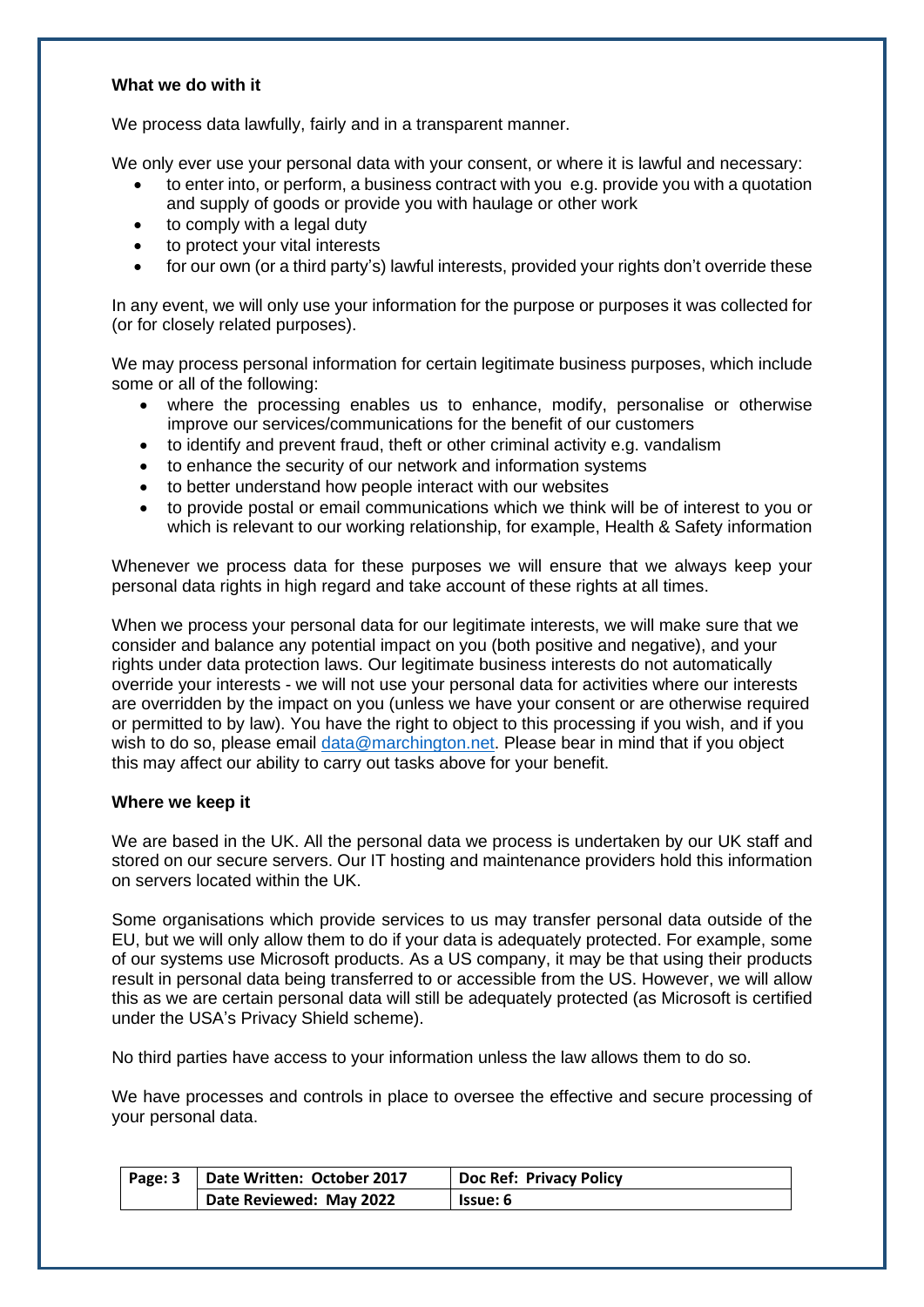# **External Links**

You may be directed to view our website which only looks to contain safe and relevant external links to other sites. We ask all users to note that these external sites are not operated or owned by Marchington Stone Ltd, and therefore we do not control or are responsible or liable for the content and their policies. Users are asked to review their privacy policies from these links.

# **Social Media Platforms**

Marchington Stone Limited only operates a social media account with LinkedIn. This is managed by us and we may use this for marketing purposes, for example, to advertise any vacancies or publicise recent contracts. [Click here to view the LinkedIn Privacy Policy.](https://www.linkedin.com/legal/privacy-policy)

# **Disclosing Information**

We will only pass on your information if we have a legal obligation to do so, or if we have to enforce our terms of use and other agreements. For example, we may need to exchange customer / haulier contact details to arrange delivery of your goods. Information may be passed to the Police in the event of fraud, damage or other criminal activity.

We will not share your information with any other organisations for marketing, market research or commercial purposes, and we do not pass on your details to any websites.

# **Email Communication Terms & Conditions**

Our emails are confidential, may be legally privileged, and are for the intended recipient only. Access, disclosure, copying, distribution, or reliance on any of it by anyone outside the intended recipient organisation is prohibited and may be a criminal offence. Please delete if obtained in error and e-mail confirmation to the sender. Unless it specifically states otherwise, the email does not form part of a contract. Please be aware that the company may monitor email communications for business purposes.

### **How long we keep it**

We will only use and store information for so long as it is required for the purposes it was collected for. How long information will be stored depends on the information in question and what it is being used for. For example, if you ask us not to send you marketing e-mails, we will stop storing your e-mails address for marketing purposes (though we will keep a record of your preference not to be e-mailed).

We continually review what information we hold and delete what is no longer required. We never store payment card information. We will not retain your data for any longer than necessary and typically we will keep your data for seven years after the date of completion of our contract with you.

| Page: 4 | Date Written: October 2017 | <b>Doc Ref: Privacy Policy</b> |
|---------|----------------------------|--------------------------------|
|         | Date Reviewed: May 2022    | <b>Issue: 6</b>                |